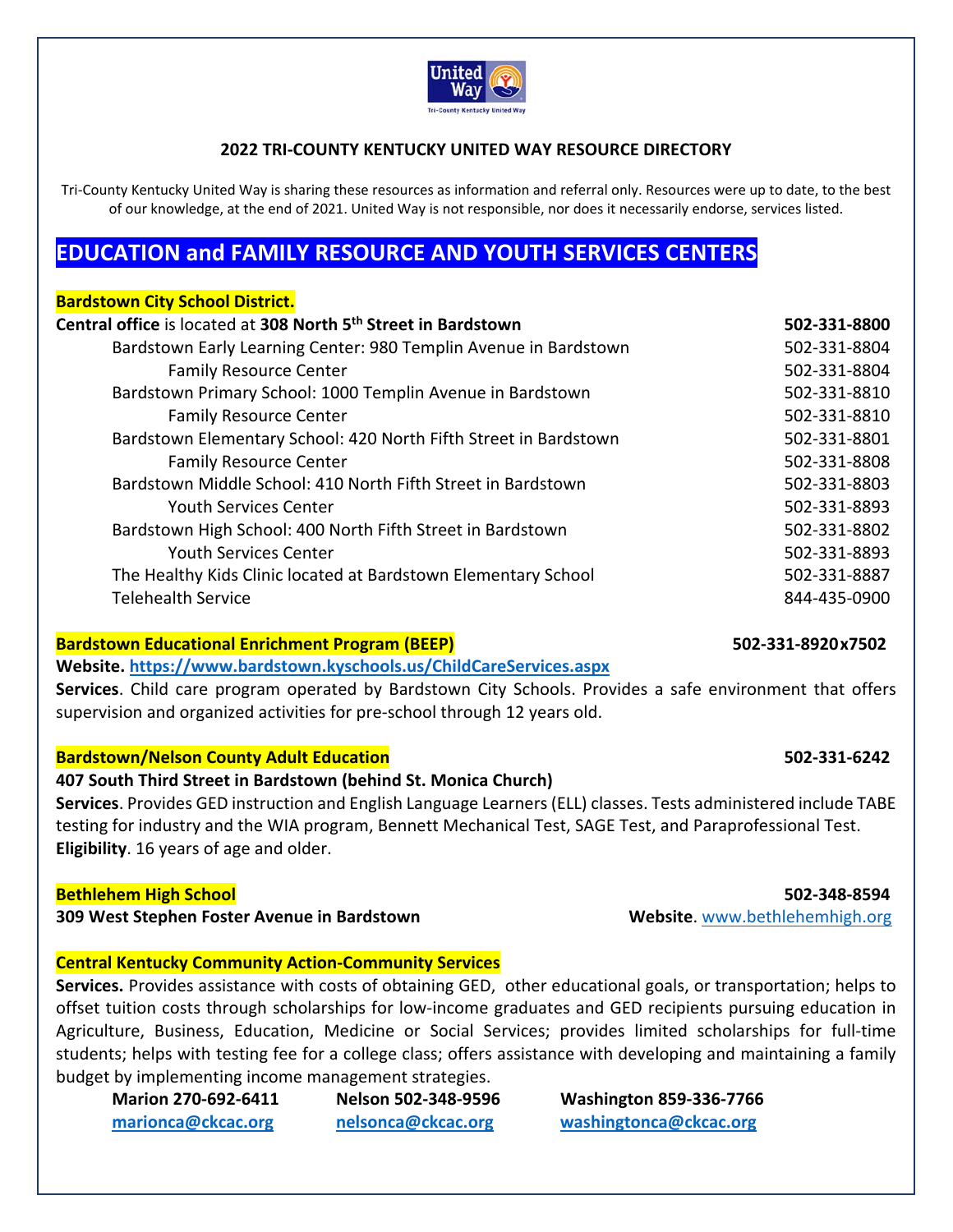

# **CPR Certification ‐ Bardstown Fire Department 502‐349‐6562**

**1 Arch Pendergrass Way, Bardstown KY 40004** 

**Services**. Provides certification and/or recertification of CPR.

**Educational Opportunity Center (EOC) @ Elizabethtown Community & Technical College 270‐706‐8469 600 College Street Road in the Academic Technical Building (ATB), Room 103 in Elizabethtown Website. www.ectc.eoc@kctcs.edu** 

**Services**. Helps qualified high school seniors and/or adults to earn their GED or high school diploma, apply or reapply to ANY college or university of their choice, complete financial aid and scholarship applications, and enroll in courses (if attending ECTC). Offers the following free one-on-one and group services: Academic Planning, Academic Preparation, Career Exploration, College Choice, Financial Aid, and Financial Literacy. Provides workshops and presentations on ACT preparation, career development, college preparation, college transfers, FAFSA/FSA ID, and the Work Ready Scholarship.

**Eligibility**. Residents of Marion, Nelson and Washington County (and others). Priority is given to first‐generation individuals, as well as limited income and military connected individuals.

# **Fire Prevention and Education ‐ Bardstown Fire Department 502‐349‐6562**

**1 Arch Pendergrass Way, Bardstown KY 40004** 

**Services.** Offers fire prevention to groups and/or organizations.

# **KHEAA, Kentucky Higher Education Assistance Authority 270‐403‐9468 tmwiley@kheaa.com**

**Website. www.kheaa.com** 

Services. Provides assistance with financial aid, financial literacy, and admissions to colleges. Provides Dual Credit and Work Ready Scholarships Programs, and programs on transitioning between middle school to high school and high school to whatever is beyond.

**Eligibility**. Students and families pursuing higher education.

## **Learning for Life Book Boxes**

**Services**. Anyone can donate books to the boxes or take a book. Current locations include:

**Corman's Crossing Subdivision on Illinois Way in Cox's Creek** 

- **Nelson County Fire Stations** 
	- o 212 Plaza Drive in Bardstown
	- o 4720 Springfield Road in Bardstown
	- o 6249 New Shepherdsville Road in Cox's Creek
- **North Third Street and Broadway in Bardstown** (across from Basking Robbins)

# **Marion County Adult Education 270‐692‐2266**

**214 North Harrison Street in Lebanon Facebook.www.facebook.com/Marion‐County‐Adult‐Education Services.** Prepares people for success in postsecondary education and in the workforce. Offers GED testing, post-secondary education testing, industry testing, WIA testing, NCRC testing, English classes, and 21<sup>st</sup> Century Community Learning Center programming.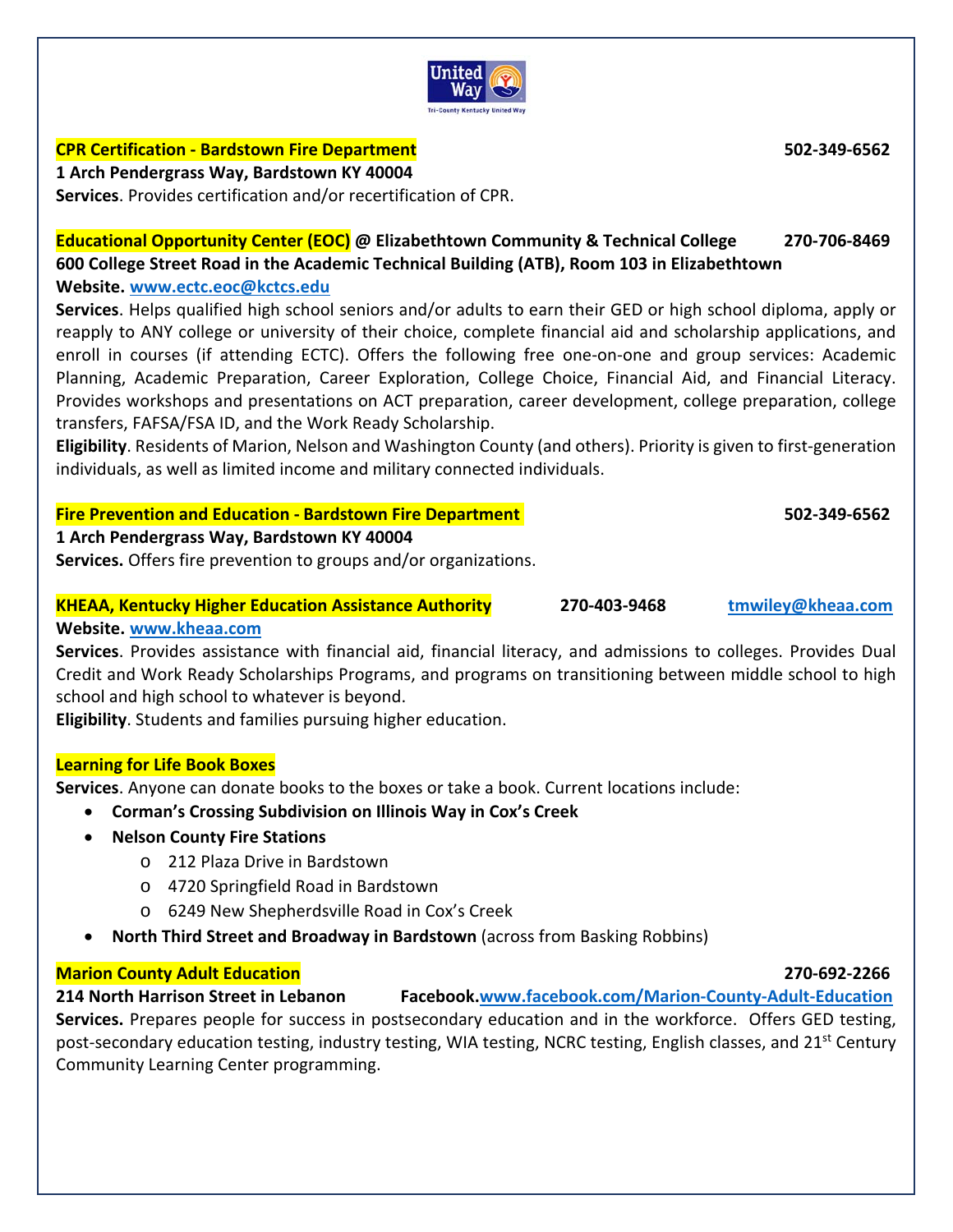## United Wav **Tri-County Kentucky United Way**

# **Marion County Public Library 270‐692‐4698**

**Services.** Provides free internet access, computer stations, word processing programs, printers, large format printing, notary service, test proctoring, facsimile service, laminating, scanning, and other equipment, such as DVD player, projection screen, smartboard, microfilm reader, and copier.

# **Marion County Cooperative Extension 270‐692‐2421**

## **416 Fairgrounds Road in Lebanon Website**. **www.marion.ca.uky.edu**

**Services**. Serves as a catalyst to build better communities and improve quality of life. Provides:

- **4-H Youth Development:** Prepares youth (9 18) to be leaders. Opportunities include: 4-H Camp, scholarships, and learning presentation and public speaking skills, how to grow vegetables, nutrition, leadership skills, science and technology, etc. Clubs include: Boots N Saddle, Livestock, School, Shooting Sports, and other project clubs that prepare 4‐Hers to enter exhibits into the County Fair.
- **Family Consumer Sciences**.
- **Agriculture and Natural Resources**.
- **Community & Economic Development**.

# **Marion County Public School District.**

| <b>Central Office is located at 755 East Main Street in Lebanon</b>                    | 270-692-3721 |
|----------------------------------------------------------------------------------------|--------------|
| Website: www.marion.kyschools.us                                                       |              |
| Marion County High School: 735 East Main Street in Lebanon                             | 270-692-6066 |
| <b>Family Resource and Youth Service Centers</b>                                       | 270-692-3517 |
| Marion County Knight Academy: 200 Corporate Drive in Lebanon                           | 270-692-3441 |
| Family Resource and Youth Service Centers                                              | 270-692-3441 |
| Marion County Middle School: 1155 Highway 327 in Lebanon                               | 270-692-4578 |
| Family Resource and Youth Service Centers                                              | 270-692-4578 |
| Calvary Elementary School: 3345 Highway 208 in Lebanon                                 | 270-692-3676 |
| Family Resource and Youth Service Centers                                              | 270-692-3676 |
| Glasscock Elementary School: 773 East Main Street in Lebanon                           | 270-692-3223 |
| Family Resource and Youth Service Centers                                              | 270-692-2779 |
| Lebanon Elementary School: 420 West Main Street in Lebanon                             | 270-692-3883 |
| Family Resource and Youth Service Centers                                              | 270-692-3883 |
| West Marion Elementary School: 8175 Loretto Road in Loretto                            | 270-699-4320 |
| Family Resource and Youth Service Centers                                              | 270-692-4320 |
| Marion County Area Technology Center: 721 East Main Street in Lebanon                  | 270-692-3155 |
| Marion County Early Childhood: 755 East Main Street in Lebanon                         | 270-692-3721 |
| Hugh C. Spalding Academy & MAREL: 721 East Main Street in Lebanon                      | 270-692-0690 |
| <b>Healthy Kids Clinic</b>                                                             | 844-435-0900 |
| EL/Migrant Student families and students                                               | 270-699-5394 |
| Teachers and staff emails are in the format of FirstName.LastName@marion.kyschools.us. |              |

## **201 East Main Street in Lebanon** *b* **<b>1201 Cast Main Street in Lebanon 1201 Cast Main Street in Lebanon 1201**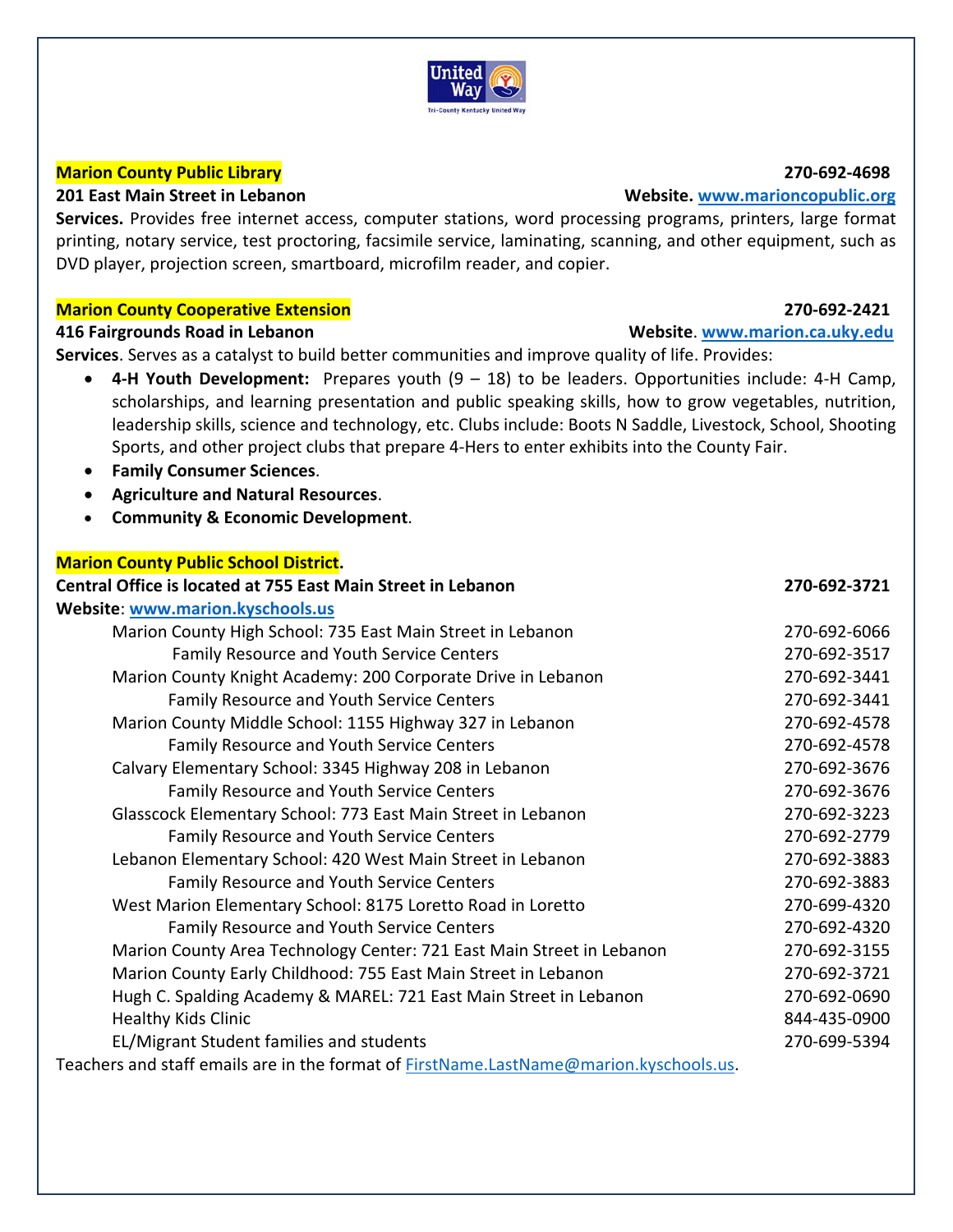

# **Migrant Education Program 270‐769‐8849**

## **201 Hodgenville Road in Hodgenville**

**Services**. Provides compensatory services for children of migratory farmworkers. Provides supplemental educational and supportive services.

**Eligibility**. Children, ages 3‐21, who are not high school graduates or GED recipients, moving across school district lines, within past 3 years, seeking temporary/seasonal work in agriculture.

# **Nelson County Area Technology Center 502‐348‐9096**

# **1060 Bloomfield Road in Bardstown**

Services. Offers vocational and technical certificates, such as health sciences, electronics, air conditioning/refrigeration, welding, carpentry, etc.

**Eligibility**. High school students, those pursuing GED, GED graduates, or high school graduates.

# **Nelson County Cooperative Extension Office DL\_CES\_Nelson@email.uky.edu 502‐348‐9204**

## **317 South Third Street in Bardstown Website. www.Nelson.ca.uky.edu**

**Services.** Serves as a catalyst to build better communities and improve quality of life. Provides:

- **4‐H Youth Development:** Prepares youth (9 18) to be the leaders. Opportunities include: 4‐H Camp, learning presentation and public speaking skills, how to grow vegetables, fishing, cooking, nutrition, leadership skills, science and technology, etc. Clubs include: Teen, Dog, Horse, Shooting Sports, Sportfishing, Goat, and many project clubs that prepare 4‐Hers to enter exhibits into the County Fair.
- **Family Consumer Sciences**. Learn about our initiatives, making healthy lifestyle choices, nurturing families, embracing life as you age, securing financial stability, promoting healthy homes and communities, accessing nutritious food, and empowering local leaders.
- **Agriculture and Natural Resources**. Whether you are a commercial scale farmer, a backyard gardener, an avid outdoor person, or anything in between, their experts can help you to grow your food, understand the food system and protect the environment.
- **Community & Economic Development**. From revitalizing downtowns to supporting local arts and improving community design.

## **Nelson County Public Library**

| Main Branch.            | 201 Cathedral Manor in Bardstown | 502-348-3714 |
|-------------------------|----------------------------------|--------------|
| <b>Other locations.</b> | 34 Arnold Lane in Bloomfield     | 502-252-9129 |
|                         | 318 Center Street in New Haven   | 502-549-6735 |

## **Website. www.ncplky.org**

Services. Offers free access to public computers and wi-fi, inter-library loans, e-books and audiobooks. Offers check out of Wi‐fi Hotspots, tablets and laptops.

**Eligibility**. Library card holders who are age 18 and above with Library cards in good standing and permanent Nelson County Residents.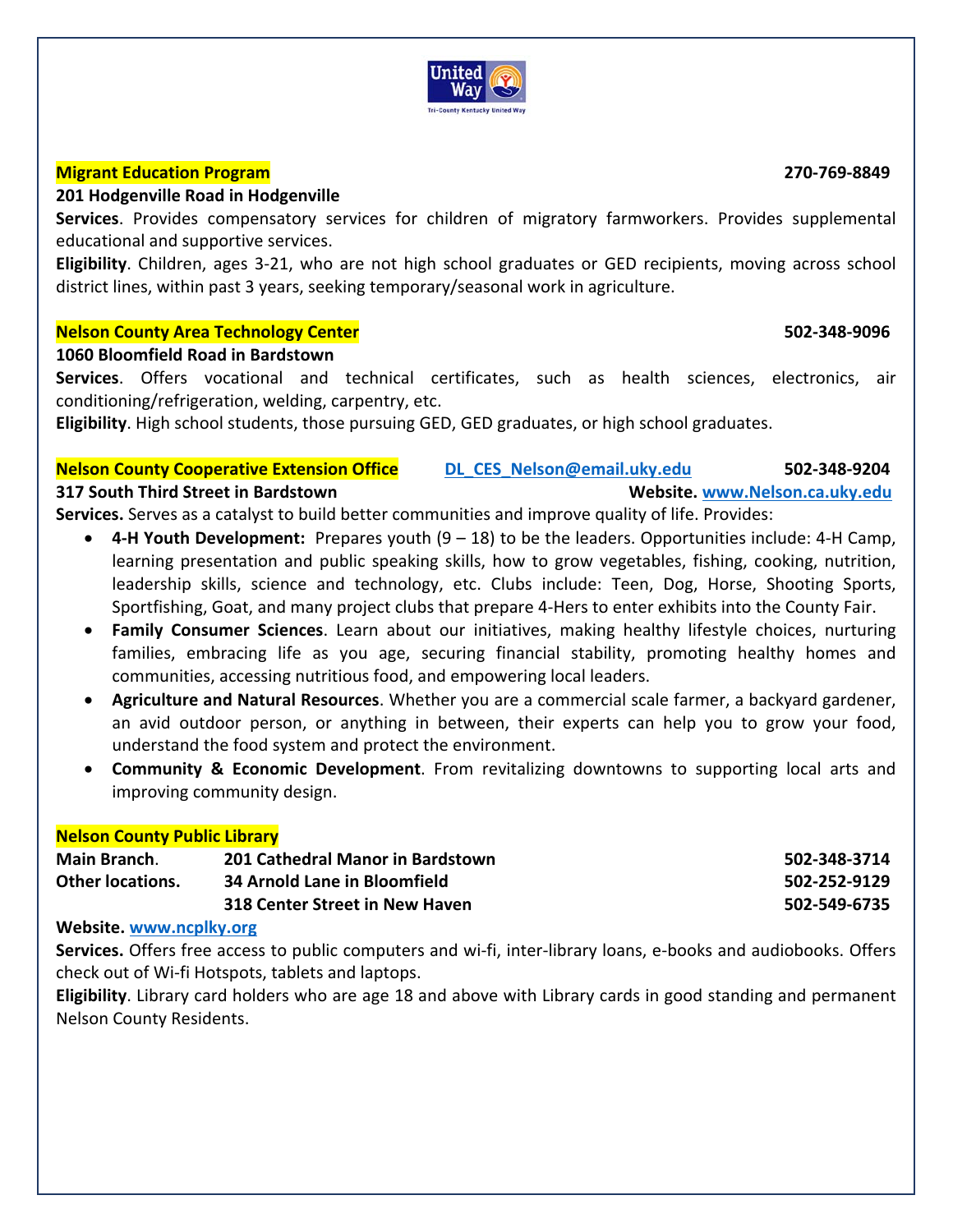

| <b>Nelson County Public School District.</b>                                                   |                                  |  |
|------------------------------------------------------------------------------------------------|----------------------------------|--|
| Central Office is located at 288 Wildcat Lane in Bardstown                                     | Website. www.nelson.kyschools.us |  |
| Nelson County Early Learning Center: 1200 Cardinal Drive in Bardstown                          | 502-350-3914                     |  |
| Boston School: 130 Wilson Creek Road in Boston                                                 | 502-350-2200                     |  |
| New Haven School: 489 High Street in New Haven                                                 | 502-349-7232                     |  |
| Bloomfield Elementary: 360 Arnold Lane in Bloomfield                                           | 502-349-7211                     |  |
| Cox's Creek Elementary: 5635 Louisville Road in Cox's Creek                                    | 502-349-7050                     |  |
| Foster Heights Elementary: 211 East Muir Avenue in Bardstown                                   | 502-349-7030                     |  |
| Old Kentucky Home Middle School: 301 Wildcat Lane in Bardstown                                 | 502-349-7040                     |  |
| Bloomfield Middle: 96 Arnold Lane in Bloomfield                                                | 502-349-7201                     |  |
| Nelson County High School: 1070 Bloomfield Road in Bardstown                                   | 502-349-7010                     |  |
| Thomas Nelson High School: 150 Generals Boulevard in Bardstown                                 | 502-349-4650                     |  |
| The Academy: 304 Wildcat Lane in Bardstown                                                     | 502-349-7045                     |  |
| Nelson County Area Technology Center: 1060 Bloomfield Road in Bardstown                        | 502-348-9096                     |  |
| Family Resource/Youth Services Center (Nelson County) staff contact information is as follows: |                                  |  |
| Center of Npowerment: Thomas Nelson High School and New Haven                                  | 502-349-7230                     |  |
| FRC Proud: Foster Heights and Cox's Creek                                                      | 502-349-7006                     |  |
| Ngagement: Nelson County Early Learning Center and Boston School                               | 502-350-3914                     |  |
| Nmagination: Bloomfield Elementary & Bloomfield Middle                                         | 502-349-7204                     |  |
| Nspiration: Nelson County High School, the Academy, and Old KY Home Middle School 502-349-7025 |                                  |  |

## **Nelson County SkillsU 502‐331‐6242**

## **860 West Stephen Foster in Bardstown**

**Services**. Provides GED preparation, adult basic skills for workplace or college preparation, KY Essential Skills Certificate, National Career Readiness Certificate testing, family literacy (homework help with adult enrolled with child), English as a Second Language (ESL), and community education through the Adult Learning Center. Also provides industry testing for many local employers. All services are free.

## **Ready to Work 270‐706‐8466**

**Services.** Helps individuals to earn their GED or college degree. Provides career counseling, advising, mentoring; referrals to community resources, paid work experience that meets KTAP work component requirements, job readiness, life skills, academic success training, assistance with admissions and financial aid for student transitioning to Elizabethtown Community College, job references and referrals, and work study opportunities, both on and off campus.

## **St. Joseph School 502‐348‐5994**

## **320 West Stephen Foster Avenue in Bardstown**

**Services**. Private school that includes preschool, elementary, and middle school grades. Their mission, as an integral part of St. Joseph Parish, is to provide an environment of academic excellence for all students based on Catholic values and traditions.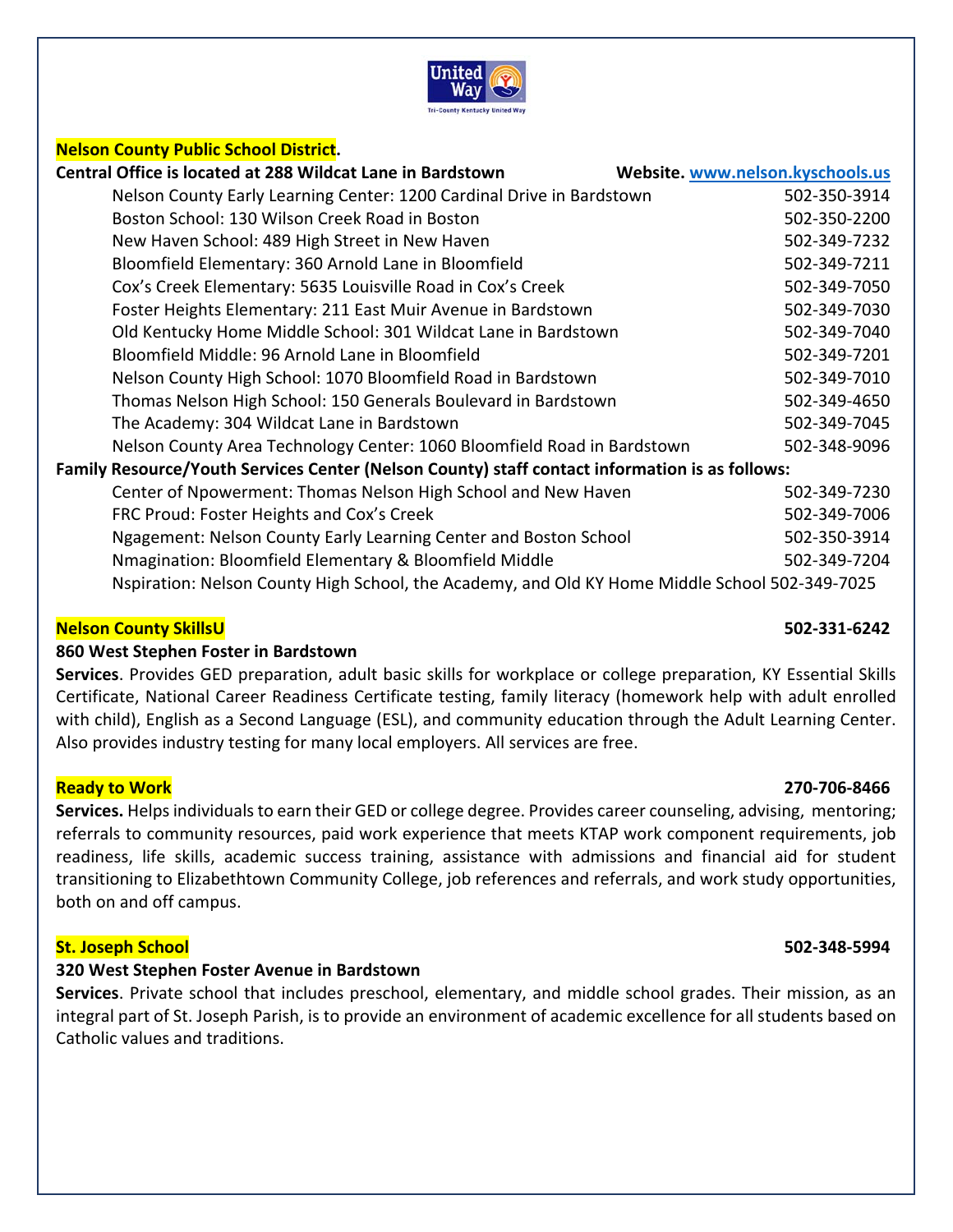# **Student Support Services (SSS) at Elizabethtown Community & Technical College (ECTC) 270‐706‐8465 Academic Technical Building, Room 104 at ECTC, 600 College Street Road in Elizabethtown Website. http://www.elizabethtown.kctcs.edu**

**Services.** Provides academic advising, basic study skills development, educational workshops, one‐on‐one and group tutoring, open computer lab, assistance filling out the FAFSA, financial aid literacy education, economic literacy education, exposure to cultural and social activities, transfer assistance for students seeking a Bachelor's degree, career planning and exploration, and campus and community referrals.

**Eligibility.** Student must meet at least one of the following criteria: low‐income individual according to federal income eligibility guidelines; first generation college student; or student with a disability. Student must also be a U.S. citizen (or in process) or legal resident and a current student of Elizabethtown Community & Technical College.

# **The W.O.M.E.N. Project (Working On Meeting Employability) 270‐769‐1304 x1108**

# **1311 North Dixie Avenue, Elizabethtown, KY 42701**

**Services.** Provides substance abuse education, domestic violence education, advocacy, and case management to participants. Provides coordination with community partners to ensure that participants and their children receive treatment, support, and education services through SpringHaven Domestic Violence Program, Communicare, and other community services.

**Eligibility.** Women with children who are experiencing substance abuse, domestic violence, and co-occurring mental health problems.

# **TRiO Educational Opportunity Center at Elizabethtown Community and Technical College 270‐706‐8469 600 College Street Road in Elizabethtown**

**Services**. Offers free services to help qualified high school seniors and/or adults earn a GED or high school diploma, apply or reapply to ANY college or university, financial literacy, career exploration, academic planning and preparation, complete financial aid and scholarship applications, and enroll in courses (if attending ECTC). **Eligibility**. Residents of Marion, Nelson and Washington Counties (plus others) who have not earned a Bachelor's degree. Priority given to first‐generation, limited‐income, and/or military‐connected individuals.

# **Washington County Adult Education 859‐336‐1704**

# **160 Corporate Drive in Springfield**

**Facebook**. https://www.facebook.com/pg/Washington‐County‐Skills‐U‐Adult‐Education

**Services**. Offers free educational services for adults residents of Washington County, including Adult Basic Education (ABE), General Educational Development (GED), college preparation, English as Second Language (ESL), and Workplace Skills. Helps students prepare for GED test, COMPASS assessment, and workplace assessment (NCRC Certification).

# **Washington County Cooperative Extension Service 859-81-859-336-7741**

**245 Corporate Drive in Springfield <b>8. The Springfield Service 245 Corporate Drive** in Springfield **Website**. https://washington.ca.uky.edu

**Facebook.** https://facebook.com/WashingtonCountyKentucky4H

**Services**. Provides research‐based education, resources, and programs from the University of Kentucky in the areas of horticulture, agriculture, 4‐H youth development, and family and consumer services.